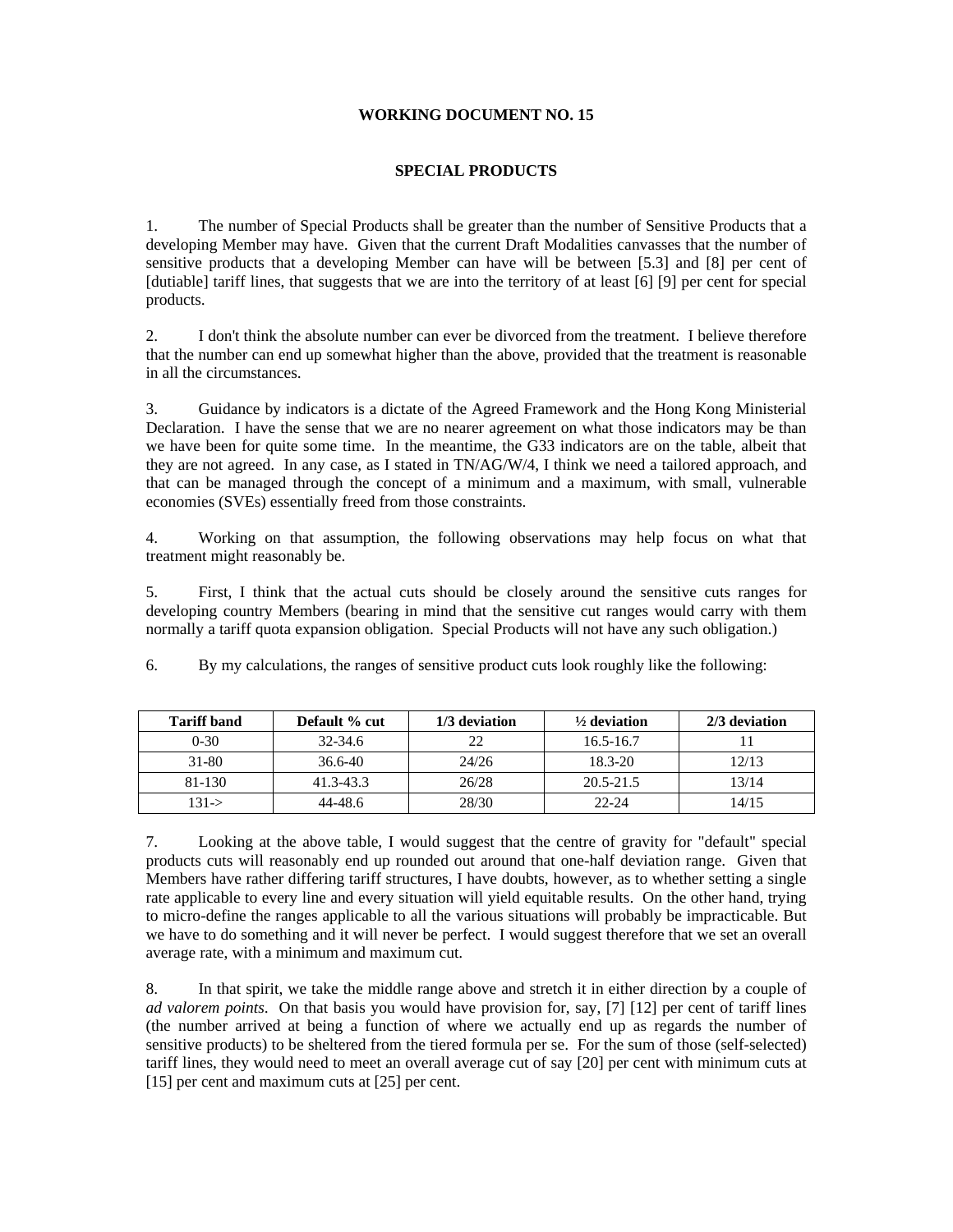9. That could well be it, but I have the sense that we could live with a second but smaller category that has already been labelled (not by me until now) "super-specials". It would be an even lesser cut, but as a consequence it would have to be a lesser number. And we have still to resolve the most difficult question of whether there shall be tariff lines with no cuts. As you know, it is my sense that there will be a need for this, but I know there are a number of Members that disagree strongly with that, so my reading of the situation is that if there does indeed end up being tariff lines for which there are no cuts, there will not be a large number of these. If we do in fact end up with lines with no cuts, we can do it explicitly or we can do it implicitly. I would see that one way of dealing with both these elements is to say that for an additional, say, [2] [5] per cent of tariff lines, there shall be an entitlement to meet, for those, a lower average cut of, say, [5] per cent with no minimum cut and a maximum of [10] per cent.

10. It may well be that only some Members will have this need for this latter category. For other Members, they might, rather, need a larger number of special products in the "normal" category. Thus you could have an alternative to the "super specials" based on what a number of Members have suggested by way of the concept of "transfer" from sensitive product entitlement to "special" product entitlement.

11. Bearing in mind that there would be, for such a "transfer", no tariff quota provided, this "transfer" would not be at a full one-for one rate of maximum deviation from the sensitive tariff cut in isolation. But, obviously, it is not going to be outside of that zone. One would have to arrive at a reasonable rate. I would suggest that the "premium" should be one-half (rounded) deviation from what would have been the rate if it was fully applied. If so, it would look like this:

| <b>Tariff band</b> | Default % cut | <b>Transfer cut</b> |
|--------------------|---------------|---------------------|
| $0-30$             | 32-34.6       | 16                  |
| 31-80              | 36.6-40       | 18                  |
| 81-130             | 41.3-43.3     | 20                  |
| $131 - >$          | 44-48.6       | າາ                  |

12. This entitlement for additional transfer would be available for no more than a maximum of [3] [6] per cent of tariff lines.

13. For small, vulnerable economy Members, they are, of course, entitled to the above should they choose to exercise that entitlement. Alternatively they would have the option of choosing instead their more generalised entitlement to deviate from the tiered formula plus going to the 24 per cent average cut that was, in TN/AG/W/4, envisaged more directly through paragraph 52, but which would now be achieved through the Special Products vehicle.

14. Based on the above, I would, schematically, roughly characterise this as follows:

### **Special Products**

15. Developing country Members shall be entitled to self-designate special products guided by indicators based on the criteria of food security, livelihood security and rural development, on the following two-category basis: